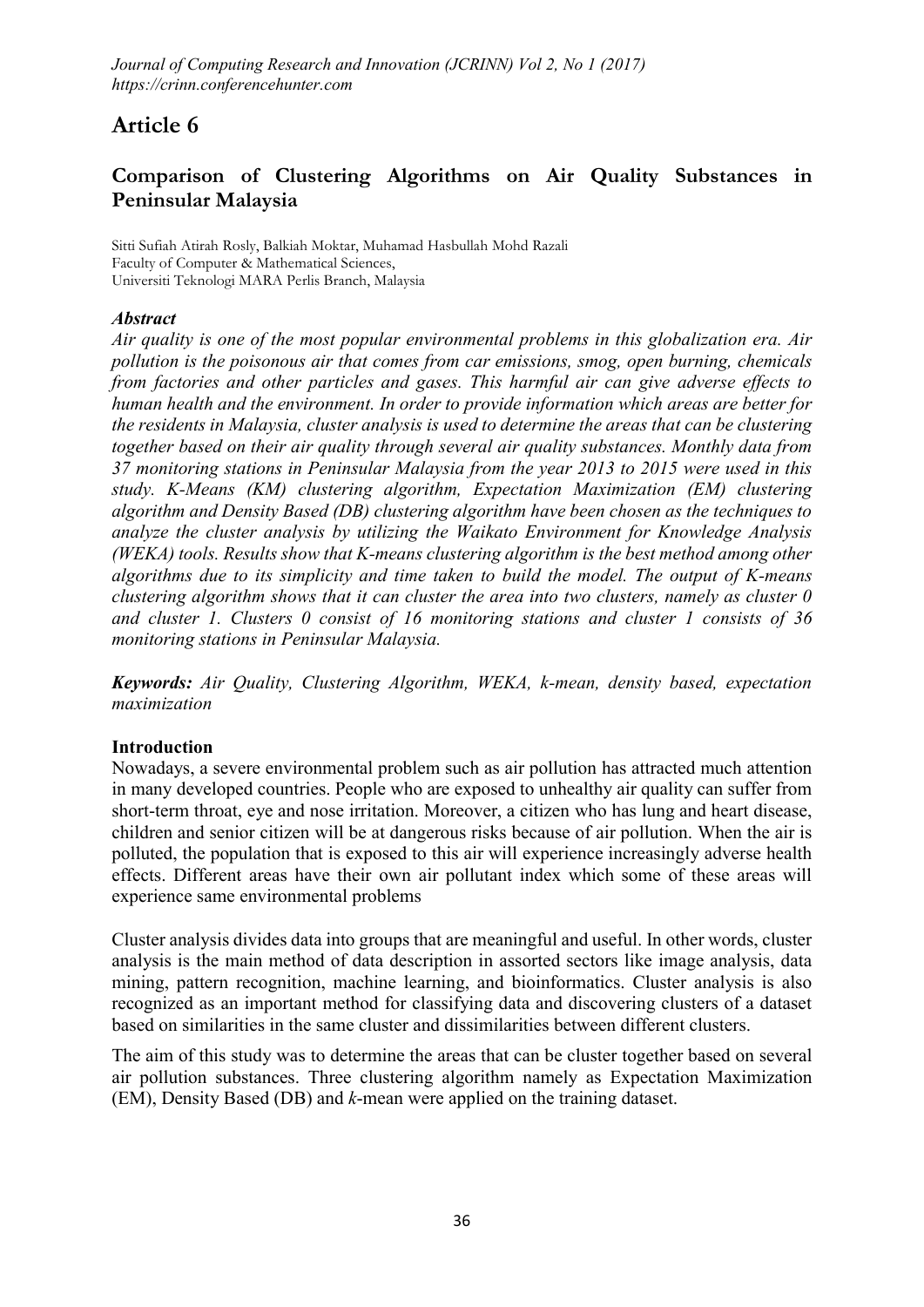### Related Works

### *i. Air Quality Analysis*

Air is one of the most important elements for the existence of life on this world. However, an environmental problem such as air pollution could give negative impacts on human health and environment. Atmospheric pollution affects all societies; no matter the level of socioeconomic development they have where finally a large impact on human health (Cortina–Januchs et al., 2015). Generally, the level of air pollutions at industry and urban areas are increasing because of pollutant emission from factories, residential areas, and transportation into the atmosphere. Bishoi et al. (2009) stated that air pollution is a well-known environmental issue linked with ur-ban areas around the world. Saddek et al. (2014) shows that Fuzzy Inference System (FIS) can be a useful method for health effect identification and development of early warning systems to curb the nature of risk disease according to the Air Quality Index (AQI). Recent study by Ehsanzadeh et al. (2015), proved that Classification and Regression Tree algorithm (CART) method can be used to make decision and solve problem of air quality management better. Their main objective in this study is to imitate hourly air quality index through CART method using air pollutants and meteorological variables. They obtained the data of measured variables that are based on hourly slots throughout the year of 2007 and 2008 at the Gholhak monitoring station.

### *ii. Clustering Algorithms*

A study conducted by Ghosh and Dubey (2013) found that Fuzzy C-Means clustering produces close results to K-Means clustering but it still needs more calculation time than K-Means clustering. Similarly to another study conducted by Bora and Gupta (2014) reported that K-Mean performance is better than Fuzzy C-Mean performance regarding computational time. They also conclude that K-Means algorithm is suitable for exclusive clustering task; meanwhile, Fuzzy C-Means is suitable for overlapping clustering task.

Whilst, Cibeci and Yildiz (2015) conducted a study to compare the competence of K-Means and Fuzzy C-Means algorithms on synthetically created datasets consisting of differently shaped clusters scattering with regular and non-regular patterns in two-dimensional space. As a nutshell, they conclude that there is no any algorithm, which is the best for all cases. Therefore, in order to determine for a suitable algorithm, the datasets should be carefully analysed for shapes and scatter of clusters.

In addition, a study conducted by Saithan and Mekparyup (2012), used cluster analysis as an approach to classify numerous variables that are present in the air and to determine the pattern of ozone in Thailand. The data of air quality are from year the 2006 to 2010 and has been obtained from two monitoring stations, which are General Education Centre, Mueang District, Chonburi and Map Ta Phut Health Office, Mueang District, Rayong. The result of this study clarifies that four clusters from variables in the air which are air quality variables as cluster 1, pressure as cluster 2, wind speed, temperature and sun radiation as cluster 3 and last cluster are wind direction, relative humidity, and rain. They also demonstrate that there are three different clusters based on the time of the day.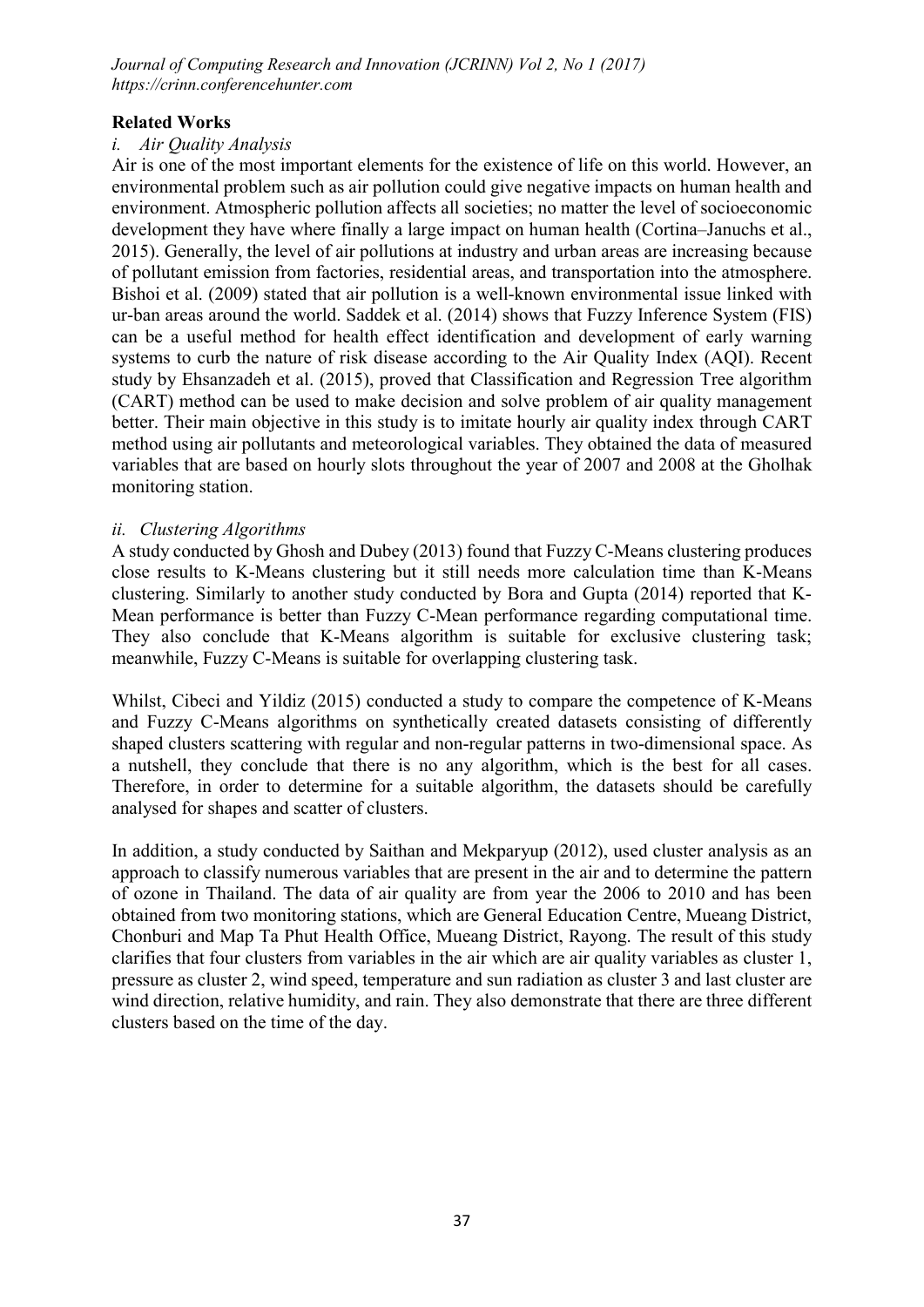# Methodology

# *i. Data Collection*

The data for this study obtained from Department of Environment collected from 37 monitoring sites in Peninsular Malaysia during 2013 to 2015 summarized in Figure 1. Five types of air quality substances namely carbon monoxide (*CO*), ozone (*O3*), sulphur dioxide (*SO2*), nitrogen dioxide (*NO2*) and suspended particulate matter of less than l0 microns in size (*PMl0*) which believed contributed to the pollutants were used in this study.



Figure 1: Total Monitoring Site

# *ii. Expectation Maximization (EM) Clustering Algorithm*

**Steps:**

- 1. Initialization:
	- Randomly select initial parameters of k distributions.
- 2. Iteration:

E-step:

- i. Compute the  $P(C_i|x)$  for all objects x by using the current parameters of the distributions.
- ii. Re-label all objects according to the computed probabilities.

# M-step:

- i. Re-estimate the parameters of the distribution to maximize the likelihood of the objects assuming their current labelling.
- 3. Stopping Criteria:

At convergence-when the change in log-likelihood after each iteration becomes small.

4. Repeat:

Repeat the step 2 until the stopping condition occurs.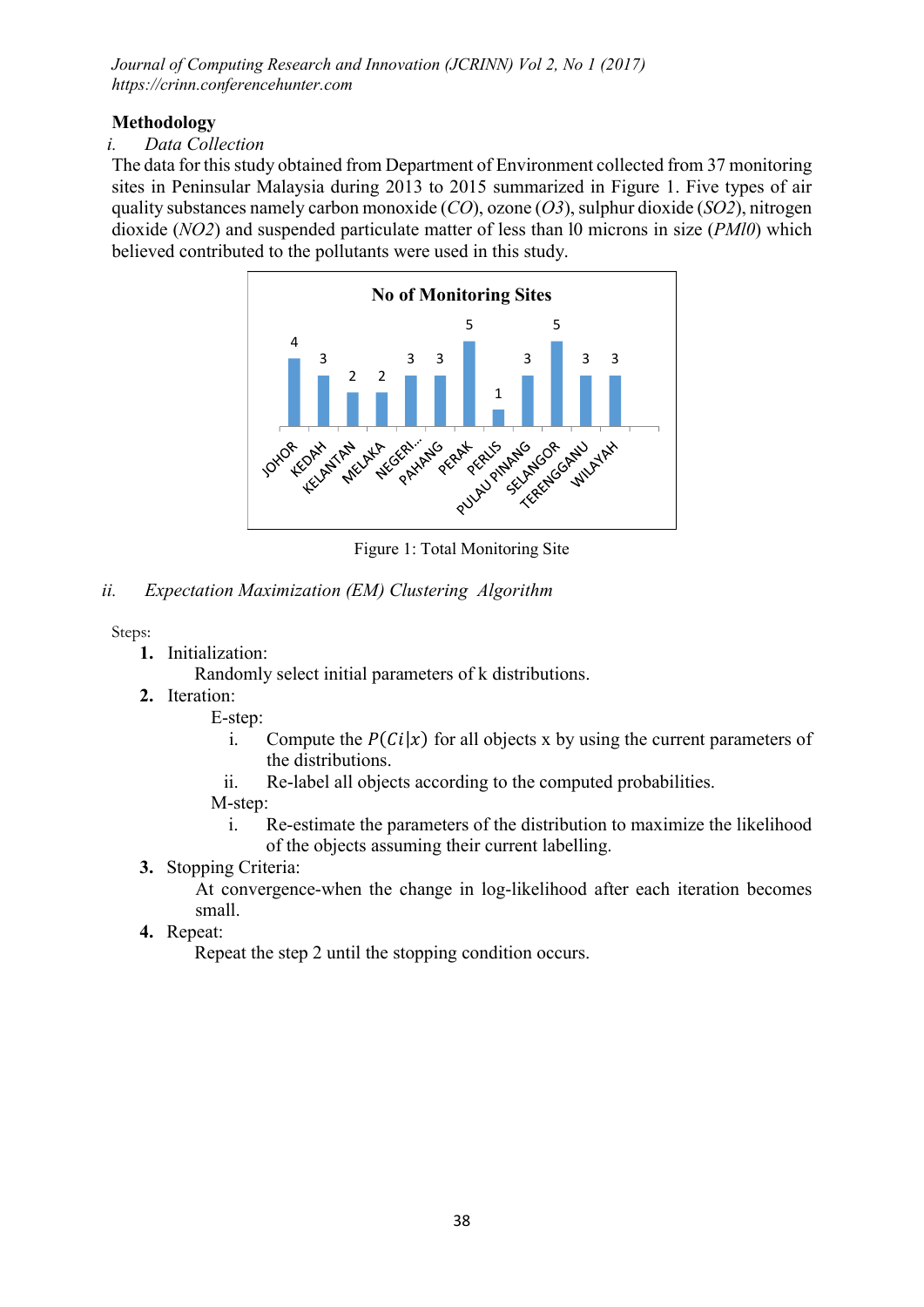

Figure 2: Flowchart for EM Algorithm Process

### *iii. Density Based (DB)Clustering Algorithm*

In density-based clustering algorithms, dense areas of objects in the data space are considered as clusters, which are separated by low-density area (noise). Therefore, density-based is an impressive basic clustering algorithm for data streams (Karrar and Mutasim, 2016).



Figure 3: Flowchart for Density-Based Algorithm Process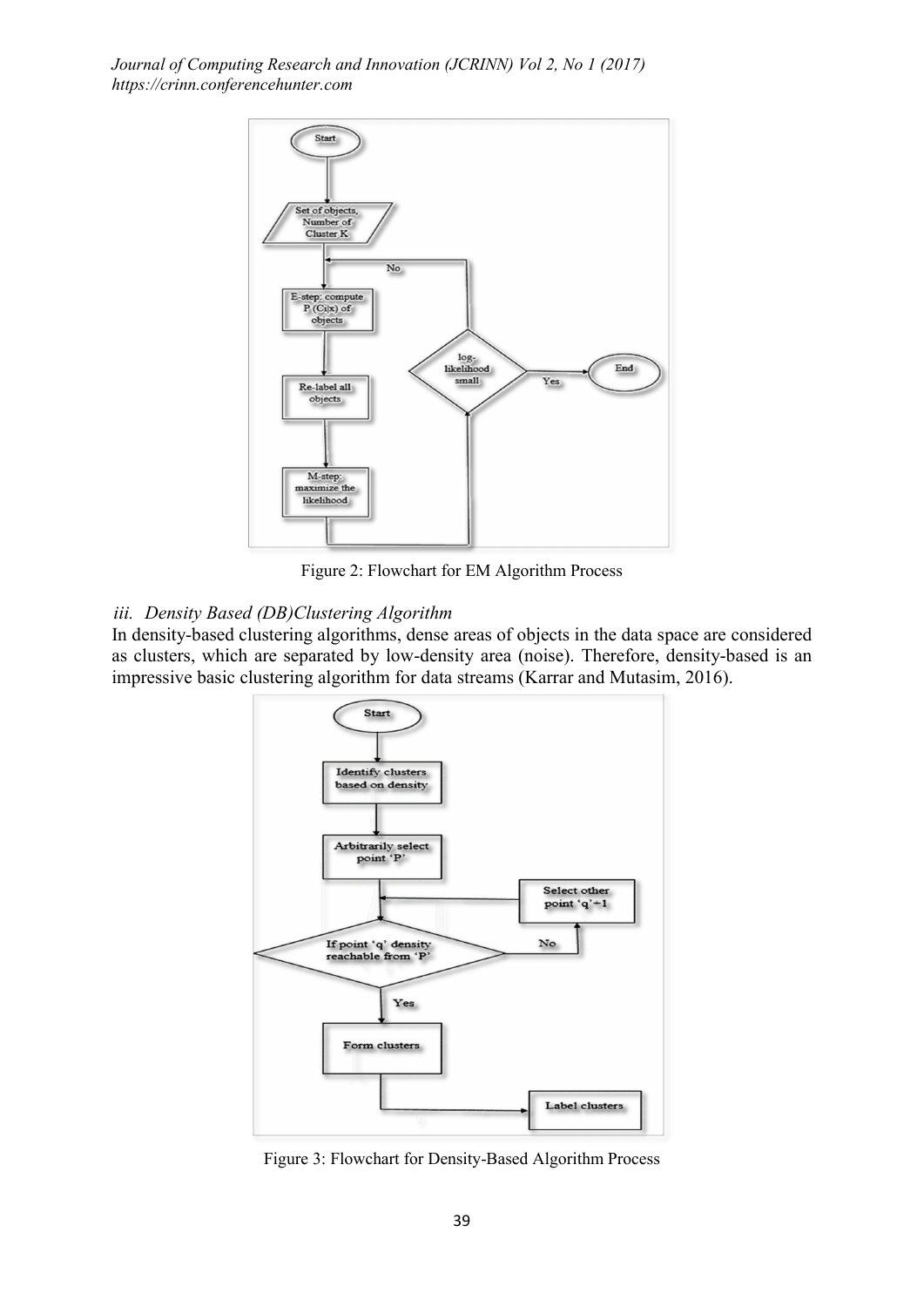*iv. K-means (KM) Clustering Algorithm*

### Step 1: Decide the number of clusters *k*

Assume that there are two variables of dataset. Each variable will have *n* data points  $x_i$ ,  $i = 1,2,..., n$  that have to be divided into parts in *k* clusters. The number of clusters should fit the data. An inaccurate selection of the number of clusters will invalidate the entire process.

Step 2: Initialize the center of the clusters

Initialize the data points that have been clustered and calculate the mean of that cluster to choose *k* starting points, which are used as initial estimates of the cluster centroids. They are taken as the initial starting values  $\mu_1, \mu_2, ..., \mu_k \in \mathbb{R}^n$  randomly.

Step 3: Attribute the closest cluster to each data point

Consider each point in the dataset and assign it to the cluster, which its centroid is nearest to it. Assign each point by calculating the distance between data point and initial cluster centroid by using square Euclidean distance measure. Based on square Euclidean distance, each data point is assigned to one of the clusters, which are based on minimum distance. For square Euclidean distance is calculated as:

$$
d_{ik} = \sum_{j=1}^{n} (x_{ij} - x_{kj})^2,
$$
 (1)

Where  $d_{ik}$  is the distance between variables  $x_{ij}$  and  $x_{kj}$  and *j* is the number of variables which  $i = 1, 2, ..., n$ 

Step 4: Recalculate cluster centers by finding mean of data points belonging to the same cluster

When each point in dataset has been assigned to its cluster, recalculate the new positions of the cluster centroids. Assign new position of the cluster centroids based on minimum Euclidean distance and update them to the same cluster.

Step 5: Repeat steps 3 and 4 until all the data points are convergence

The steps of 3 and 4 needed to be repeated until the cluster centroids no longer move and not change.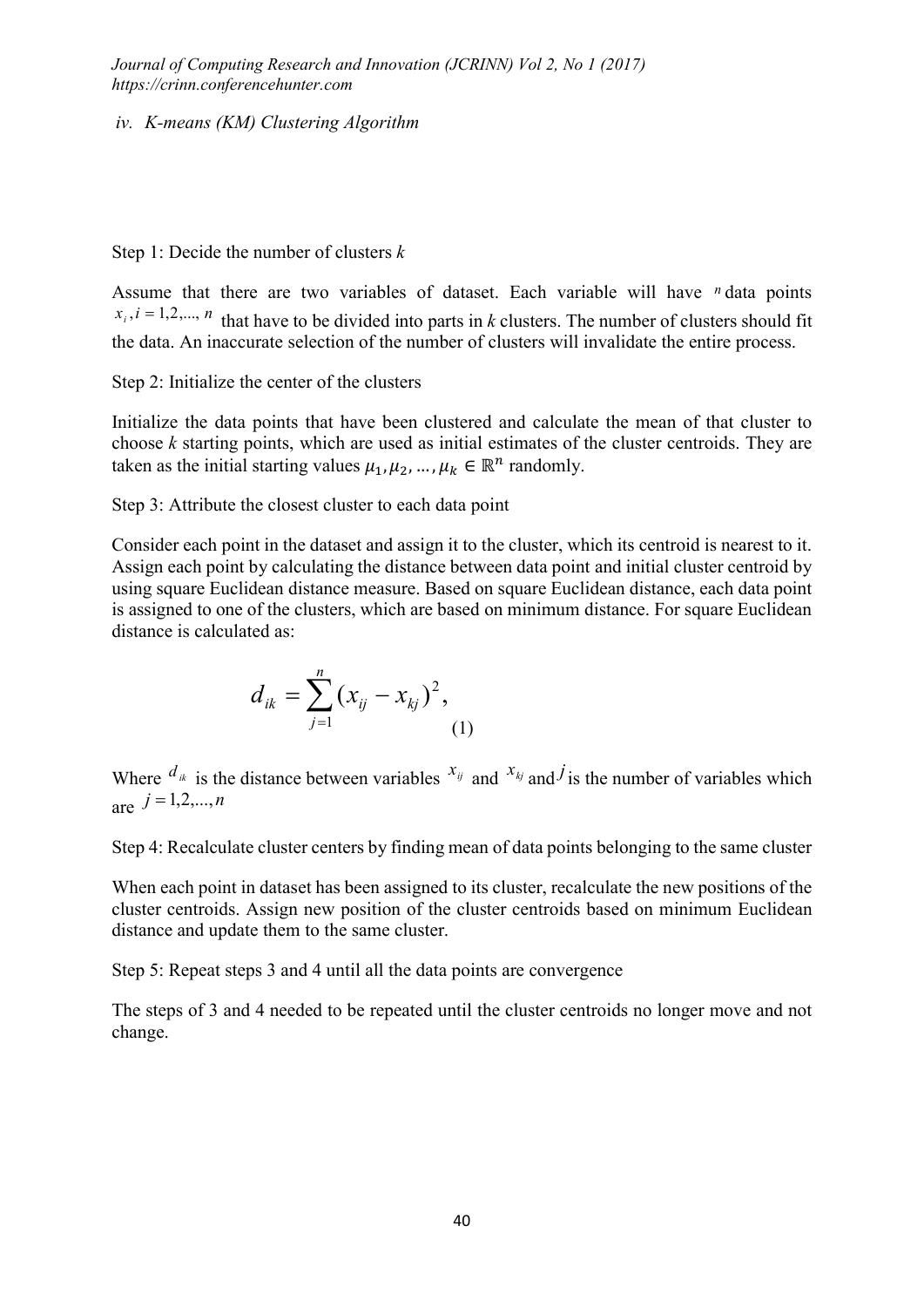

Figure 4: Flowchart for K-Means Algorithm Process

### *v. Knowledge Flow using WEKA*

The data pre-processing and data mining was performed using the WEKA Data Mining tool. Figure 5 shows the data mining process to perform the cluster analysis. The process is started by loading the dataset using *CSV Loader*. The dataset was then split by default into 66% of training and 34% of test using *Train Test Split Maker*. Three cluster algorithm mentions previously were then applied. The performance for each algorithm were evaluate using *Clusterer Performance Evaluator* and the result will be view using *Text Viewer*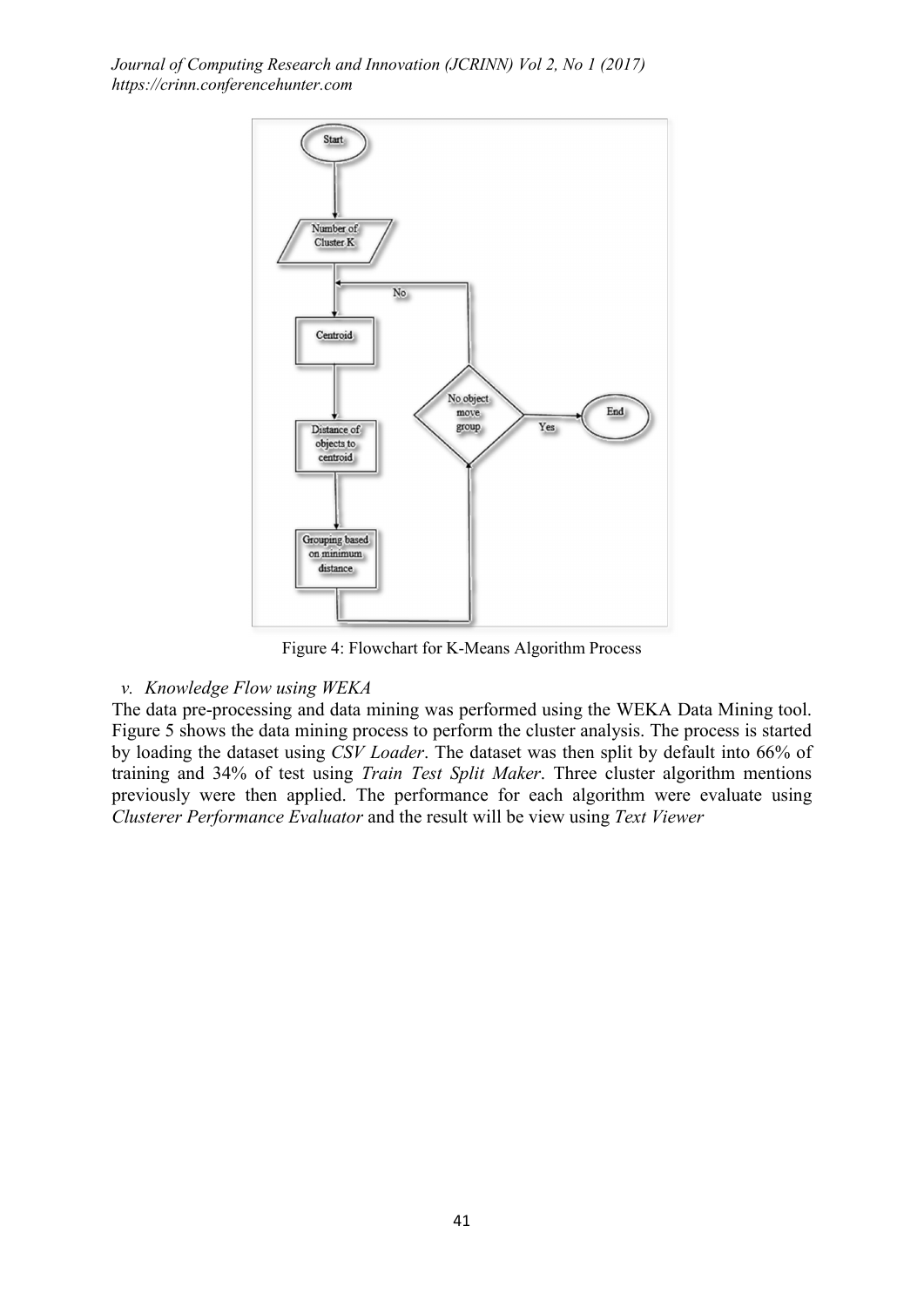

Figure5: Building Cluster using WEKA

### Results

The summary of the analysis was presented in table 1. The output was summarized based on the model and evaluation of the test split. *K-means* and DB algorithm is much better than EM algorithm in time to build the model. Using log- likelihood value, DB Clusters have a negative value that does not show its perfection in results.

Every algorithm has their own importance and we use them on the behaviour of the data, but based on this study we found that *k*-means clustering algorithm is the simplest algorithm as compared to other algorithms due to its simplicity and shortest time to build the model. Figure 6 to 8 visualized the cluster formed by the algorithm. For the purposes of illustration, only two attributes were chosen, which is ozone (*O3*) versus nitrogen dioxide (*NO2*).

| Algorithm  | No of   | Log        | Clustered instances |              |              |              |                | Time to build  |
|------------|---------|------------|---------------------|--------------|--------------|--------------|----------------|----------------|
|            | cluster | likelihood |                     |              |              |              |                | model          |
| EM         |         | 2.2593     | 102<br>(23%)        | 90<br>(20%)  | 100<br>(22%) | 114<br>(25%) | 47<br>$(10\%)$ | $12.29$ second |
| DB         | 2       | $-0.1331$  | 309<br>(68%)        | 144<br>(32%) |              |              |                | $0.02$ second  |
| $k$ -means | 2       |            | 304<br>(67%)        | 149<br>(33%) |              |              |                | $0.02$ second  |

Table 1: Comparisons of algorithm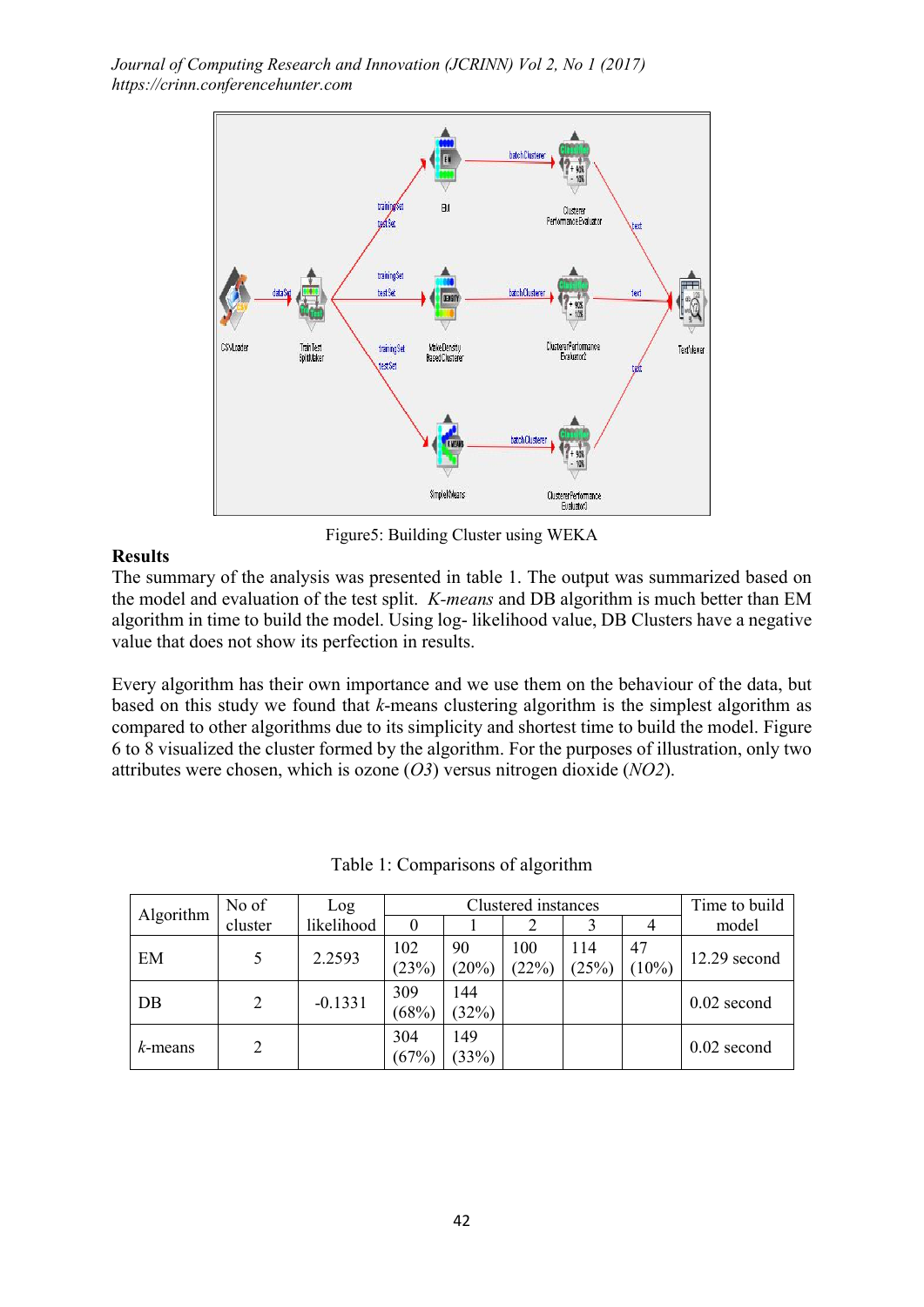

Figure 6. Selected Cluster Visualization using EM (O3 vs N02)



Figure 7:. Selected Cluster Visualization using DB (O3 vs NO2)



Figure 8: Selected Cluster Visualization using *k-mean* (O3 vs NO2)